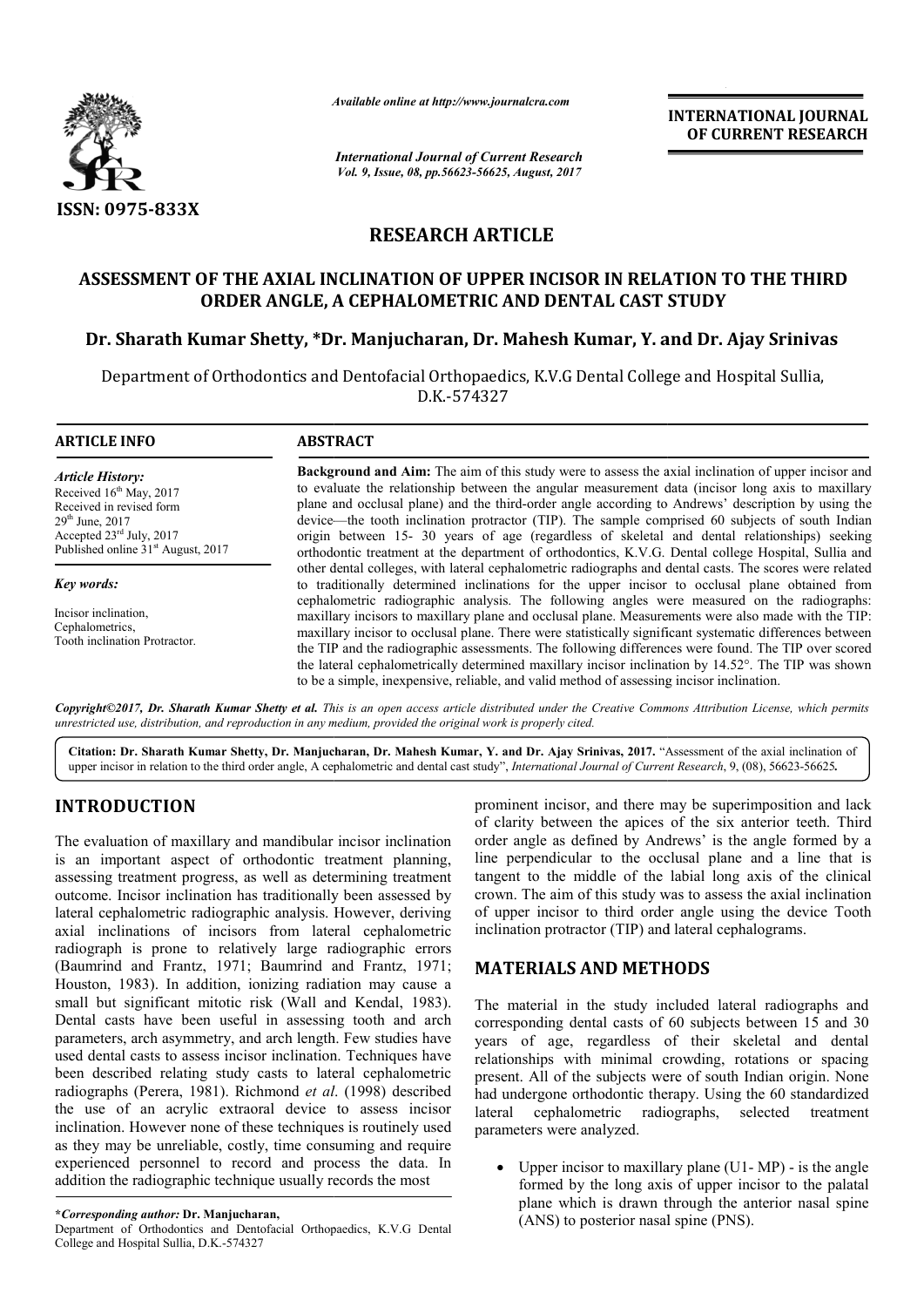Upper incisor to occlusal plane (U1- OP) - is the angle formed by the long axis of upper incisor to the occlusal plane which is drawn through the overlapping cusps of the first premolars and first molars.

Dental cast measurements**-** Tooth Inclination Protractor recordings- The maxillary incisor third order angle on dental casts are recorded using the Tooth inclination protractor device. The acquired cephalometric data were compared with Andrews' third-order angle (TA), derived from direct dental cast measurements of upper incisor. All measurements were performed by one examiner. The facial axis of the clinical crown (FACC) of the maxillary incisor is marked on the dental cast by locating the facial axis point. The TIP angle to be measured was formed by the intersection of the occlusal plane and a line tangent to the midpoint of the labial or buccal long axis of the clinical crown. The maxillary dental casts were positioned on a table- tracked sledge by contacting molars and bicuspids in order to maintain the occlusal plane. After marking of the middle of the facial axis of the incisor's clinical crown (FACC), the upper incisors were adjusted with its edge parallel to the sledge's front side and was then guided forward against a straight wire until it touched the FACC. The wire's excursion on the protractor marks the inclination of the incisor's facial surface to the occlusal plane according to Andrews' description. The TIP device can be used to determine the angulation of cuspids, bicuspids and molars on dental casts. It can be used intra-orally also and helps in assessing incisor inclination in pre- mid- and post-treatment.



*Statistical analysis***-** Statistical analysis was performed using the statistical package for social sciences (SPSS). For each variable the mean, standard deviation, standard deviation of paired differences was calculated. The difference between the means were calculated using the student's paired t-test and correlation among various variables was calculated by using Karl Pearson Correlation Coefficient.

## **RESULTS**

The mean values for each parameter studied along with the mean paired differences and standard deviation of paired differences and pearson correlation coefficient for the axial inclination and third order angle are depicted in Table 1. In our sample there was a mean difference of 14.52 degrees between U1-MP and TIP (Table 1) and a mean difference of 22.45 degrees between the TIP scores and equivalent radiographic scores (U1-OP) (table 2) with a significant correlation of  $P<$ 0.01.

**Table 1. Correlations of u1-mp and tip measurements**

| Parameter | Mean  | SD.  | Mean Deviation | Correlation P |
|-----------|-------|------|----------------|---------------|
| U1- MP    | 56.73 | 8 77 | 14.52          | 0.000         |
| TIP       | 71.25 | 7.61 |                |               |

\*\*correlation is significant at the 0.01level

**Table 1. Correlations of u1-op and tip measurements**

| Parameter | Mean  | SD   | Mean Deviation | Correlation P |
|-----------|-------|------|----------------|---------------|
| $U1 - OP$ | 48.8  | 7.68 | 22.45          | 0.000         |
| TIP       | 71 25 | 761  |                |               |

\*\*correlation is significant at the 0.01level

### **DISCUSSION**

The purpose of this study was to investigate the relationship between the axial inclination of upper incisors, as estimated by angular measurements in reference to the maxillary plane and occlusal plane, and the third-order angle described by Andrews (Andrews, 1972). An esthetically pleasing position of the maxillary incisors is one of the foremost concerns of a patient seeking orthodontic treatment. Torque of the maxillary incisors is particularly critical in establishing an esthetic smile line, proper anterior guidance, and a Class I relationship, because undertorqued anterior teeth can preclude the distal movement of the anterior maxillary dentition. Inadequately inclined incisors deprive the dental arch of space, because it has been shown that for every 5° of anterior inclination, about 1mm of arch length is generated (Gioka and Eliades, 2004). Richmond (Richmond *et al*., 1998) proved a correlation of the angle between the upper incisor's long axis and the palatal plane and the torque angular measurements, which he derived from direct dental cast measurements using the TIP appliance. The correlation between the radiographic and the cast measurements in his study was  $r = 0.77$ . The TIP tended to record the upper incisor's axial inclination as 10.46° discrepancy. Similarly, Ghahferokhi *et al*. (2002) found a discrepancy of 14° using a similar, intraoral method. Knosel *et al*. (2007) also found a strong correlation of 0.84 between incisors long axis and third order angle, although another caphalometric plane i.e. U1-NA has been used. Andrews' measurements describe the inclination of the crown's facial surface. Measuring axial inclination means to approximate the crown-root relation illustrates something entirely different. The fact that both are on the same tooth and that therefore the incisor's facial tangent is individually related to the tooth's long axis explains the strong correlation of U1-MP and U1- OP to TIP in this study. Also the TIP overscores the lateral cephalometric radiographic determined maxillary incisor angulation by 14.52°.

The single use of the direct-cast TA measurement data might be a better guideline to adjusting incisor inclination, because these measurements can be directly compared to the third-order prescription of the preadjusted appliance, the wire dimension, and the expected loss of third-order control by slot-archwire play. The use of lateral cephalograms for assessing axial inclination is based on the assumption that a line connecting the apex and the incisal edge reflects the long axis of the tooth, but in some cases there is a difference between the crown and the root's long axis, especially in Class II/2 cases. (Delivanis and Kuftinec, 1980; Harris *et al*., 1993; Bryant *et al*., 1984; Carlsson and Ro¨nnermann, 1973) Because Andrews' thirdorder angle considers the labiolingual crown inclination